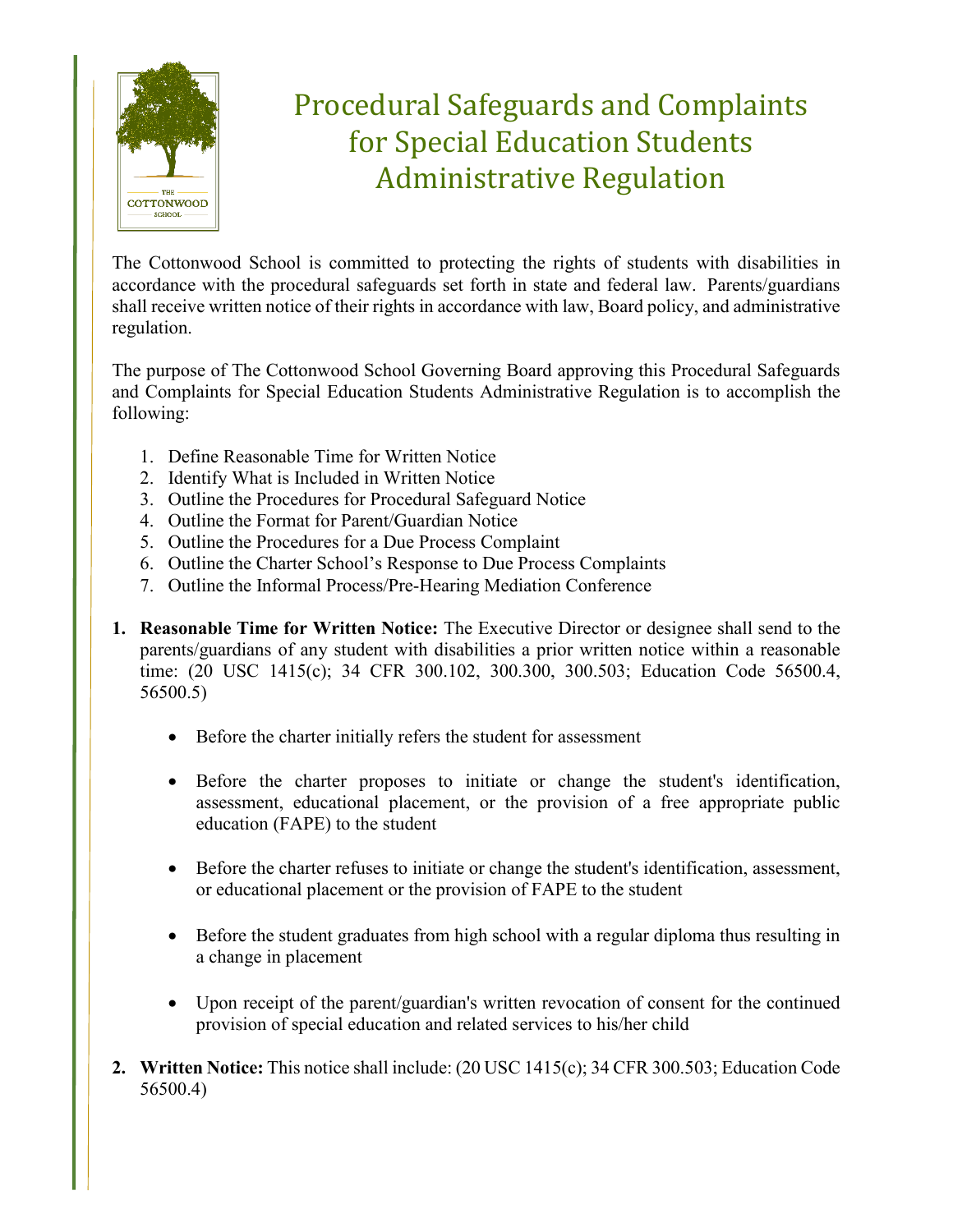- A description of the action proposed or refused by the charter
- An explanation as to why the charter proposes or refuses to take the action
- A description of each assessment procedure, test, record, or report the charter used as a basis for the proposed or refused action
- A statement that the parents/guardians of the student have protection under procedural safeguards and, if this notice is not an initial referral for assessment, the means by which a copy of the description of procedural safeguards can be obtained
- Sources for parents/guardians to obtain assistance in understanding these provisions
- A description of any other options that the individualized education program (IEP) team considered and why those options were rejected
- A description of any other factors relevant to the charter's proposal or refusal
- **3. Procedural Safeguards Notice:** A procedural safeguards notice shall be made available to parents/guardians of students with disabilities once each school year and: (20 USC 1415(d)(1); 34 CFR 300.504; Education Code 56301)
	- Upon initial referral or parent/guardian request for assessment
	- Upon receipt of the first state compliance complaint in a school year
	- Upon receipt of the first due process hearing request in a school year
	- In accordance with the discipline procedures pursuant to 34 CFR 300.530(h), when a decision is made to remove a student because of a violation of a code of conduct constituting a change of placement
	- Upon request by a parent/guardian

The procedural safeguards notice shall include a full explanation of all of the procedural safeguards available under 34 CFR 300.148, 300.151-300.153, 300.300, 300.502-300.503, 300.505-300.518, 300.520, 300.530-300.536, and 300.610-300.625 relating to: (20 USC 1415(d)(2); 34 CFR 300.504; Education Code 56301)

- Independent educational evaluation
- Prior written notice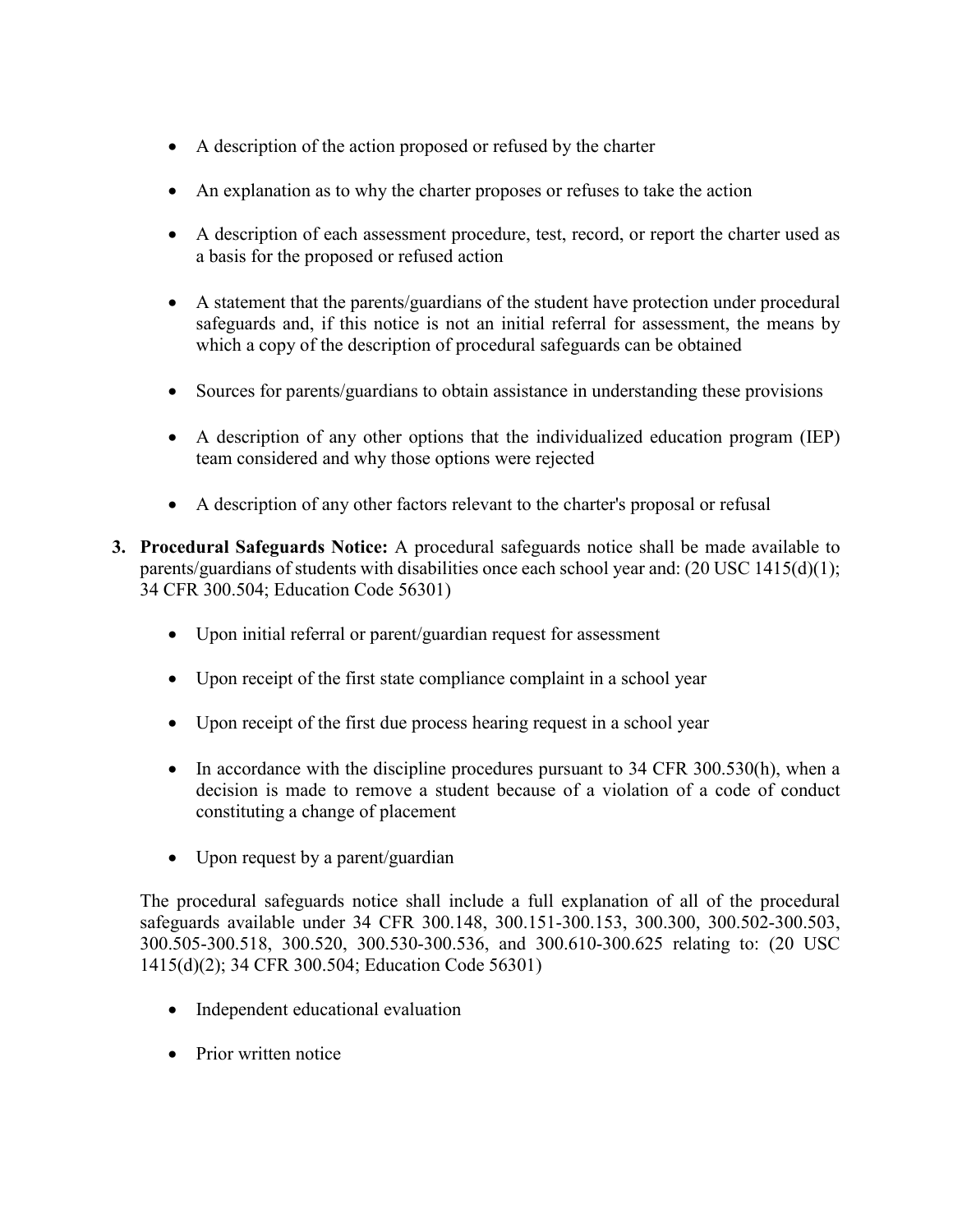- Parental consent, including a parent/guardian's right to revoke consent, in writing, to his/her child's continued receipt of special education and related services
- Access to educational records
- Opportunity to present complaints and resolve complaints through the due process complaint and state compliance complaint procedures, including the time period in which to file a complaint, the opportunity for the charter to resolve the complaint, and the difference between a due process complaint and the state compliance complaint procedures, including the jurisdiction of each procedure, what issues may be raised, filing and decisional timelines, and relevant procedures
- The availability of mediation
- The student's placement during the pendency of any due process complaint
- Procedures for students who are subject to placement in an interim alternative educational setting
- Requirements for unilateral placement by parents/guardians of students in private schools at public expense
- Hearings on due process complaints, including requirements for disclosure of assessment results and recommendations
- State-level appeals
- Civil actions, including the time period in which to file those actions
- Attorney's fees

This notice shall also include the rights and procedures contained in Education Code 56500- 56509, including information on the procedures for requesting an informal meeting, prehearing mediation conference, mediation conference, or due process hearing; the timelines for completing each process; whether the process is optional; the type of representative who may be invited to participate; the right of the parent/guardian and/or the Charter School to electronically record the proceedings of IEP meetings in accordance with Education Code 56341; and information regarding the state special schools for students who are deaf, hard of hearing, blind, visually impaired, or deaf-blind. (Education Code 56321, 56321.5, 56321.6)

A copy of this notice shall be attached to the student's assessment plan and referred to at each IEP meeting. (Education Code 56321, 56321.5)

The charter may place a copy of the procedural safeguards notice on the charter's web site. (20 USC 1415(d))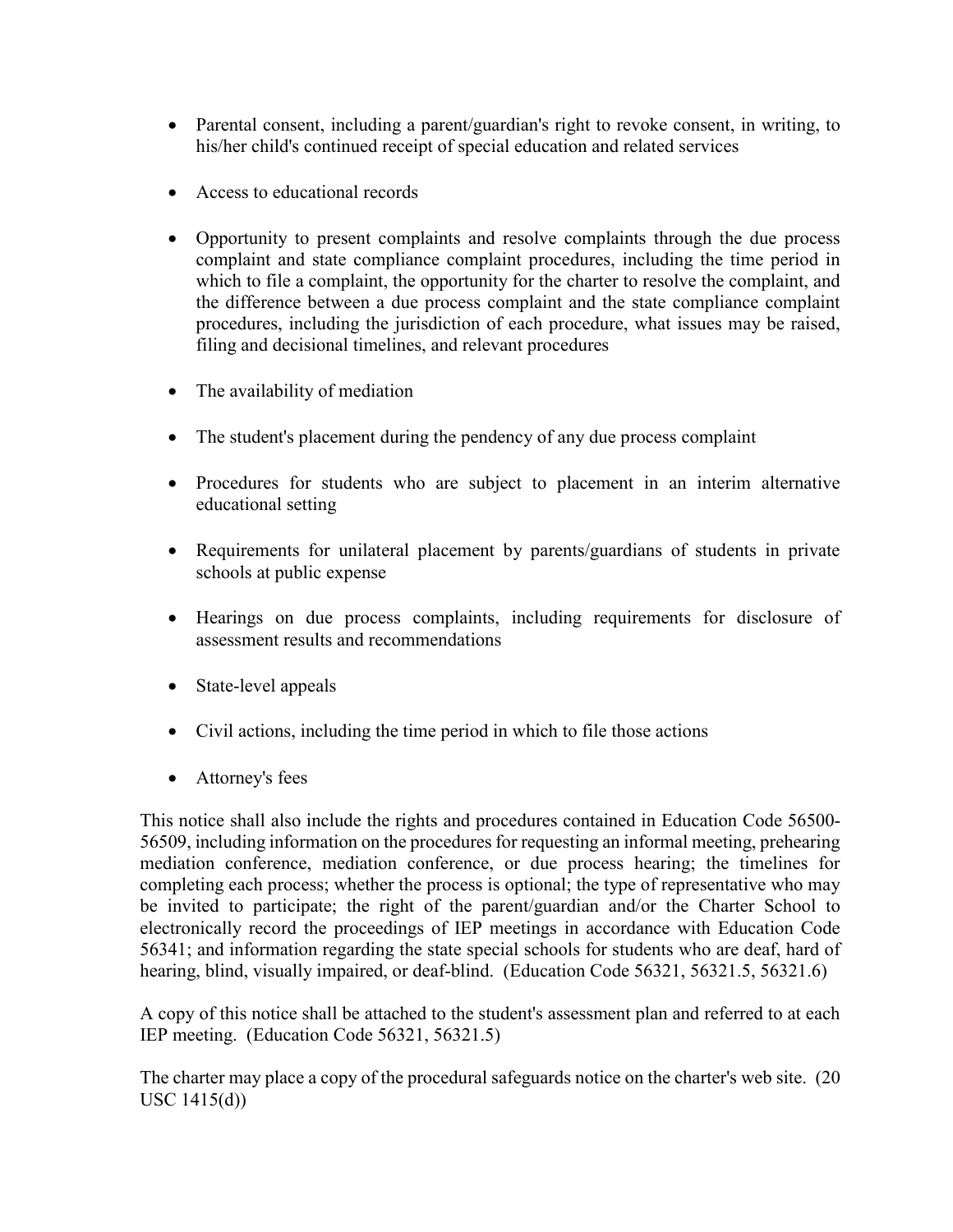A parent/guardian of a student with disabilities may elect to receive the prior written notice or procedural safeguards notice by an electronic mail communication. (34 CFR 300.505)

**4. Format of Parent/Guardian Notices:** The parents/guardians of a student with a disability shall be provided written notice of their rights in a language easily understood by the general public and in their native language or other mode of communication used by them, unless to do so is clearly not feasible. (34 CFR 300.503; Education Code 56341, 56506)

If the native language or other mode of communication of the parent/guardian is not a written language, the charter shall take steps to ensure that: (34 CFR 300.503)

- The notice is translated orally or by other means to the parent/guardian in his/her native language or other mode of communication.
- The parent/guardian understands the contents of the notice.
- There is written evidence that items  $#1$  and  $#2$  have been satisfied.
- **5. Due Process Complaints:** A parent/guardian and/or the Charter School may initiate due process hearing procedures whenever: (20 USC 1415(b); Education Code 56501)
	- There is a proposal to initiate or change the student's identification, assessment, or educational placement or the provision of FAPE to the student.
	- There is a refusal to initiate or change the student's identification, assessment, or educational placement or the provision of FAPE to the student.
	- The parent/guardian refuses to consent to an assessment of his/her child.
	- There is a disagreement between a parent/guardian and the charter regarding the availability of a program appropriate for the student, including the question of financial responsibility, as specified in 34 CFR 300.148.

Prior to having a due process hearing, the party requesting the hearing, or the party's attorney, shall provide the opposing party a due process complaint, which shall remain confidential, specifying: (20 USC 1415(b); 34 CFR 300.508; Education Code 56502)

- The student's name
- The student's address or, in the case of a student identified as homeless pursuant to 42 USC 11434, available contact information for that student
- The name of the school the student attends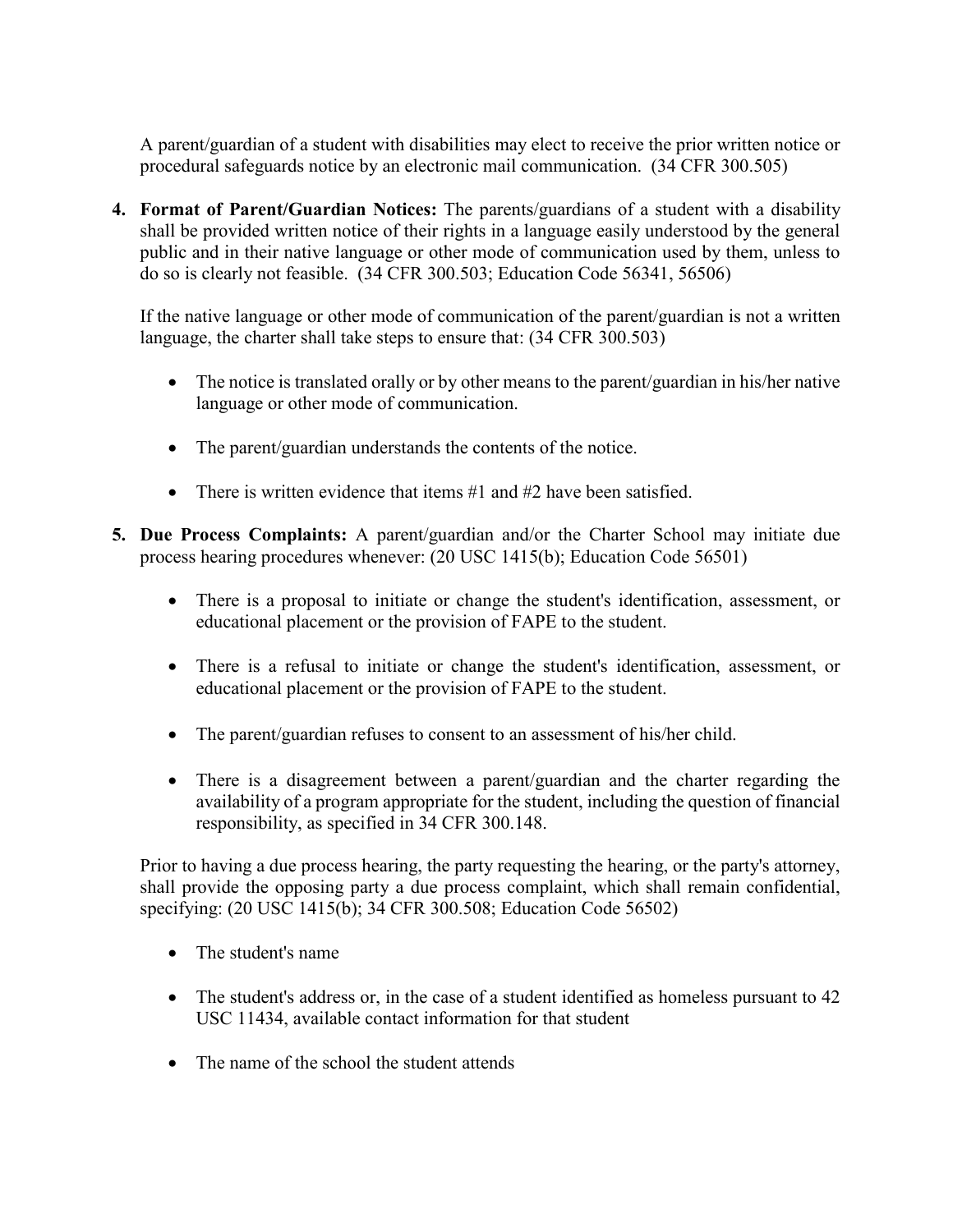- A description of the nature of the student's problem relating to the proposed or refused initiation or change, including facts relating to the problem
- A proposed resolution to the problem to the extent known and available to the complaining party at the time

Parties filing a due process complaint shall file their request with the Executive Director of Public Instruction or designated contracted agency. (Education Code 56502)

**6. The Charter School's Response to Due Process Complaints:** If the Charter School has sent prior written notice to the parent/guardian regarding the subject matter of the parent/guardian's due process complaint, the Charter School shall, within 10 days of receipt of the complaint, send a response specifically addressing the issues in the complaint. (20 USC 1415(c)(1); 34 CFR 300.508)

If the charter has not sent a prior written notice to the parent/guardian regarding the subject matter contained in the parent/guardian's due process complaint, the Charter School shall send a response to the parent/guardian within 10 days of receipt of the complaint containing: (20 USC 1415(c)(1); 34 CFR 300.508):

- An explanation of why the Charter School's proposed or refused to take the action raised in the complaint
- A description of other options that the IEP team considered and the reasons that those options were rejected
- A description of each evaluation procedure, assessment, record, or report the charters used as the basis for the proposed or refused action
- A description of the factors that are relevant to the Charter School's proposal or refusal

Upon the filing of a due process complaint by either party or upon request of the parent/guardian, the Charter School shall inform the parent/guardian of any free or low-cost legal and other relevant services available in the area. (34 CFR 300.507)

**7. Informal Process/Pre-Hearing Mediation Conference:** Prior to or upon initiating a due process hearing, the Executive Director or designee and a parent/guardian may, if the party initiating the hearing so chooses, agree to meet informally to resolve any issue(s) relating to the identification, assessment, education and placement, or provision of FAPE for a student with disabilities. The Executive Director or designee shall have the authority to resolve the issue(s). In addition, either party may file a request with the Superintendent of Public Instruction for a mediation conference to be conducted by a person under contract with the California Department of Education. (Education Code 56502)